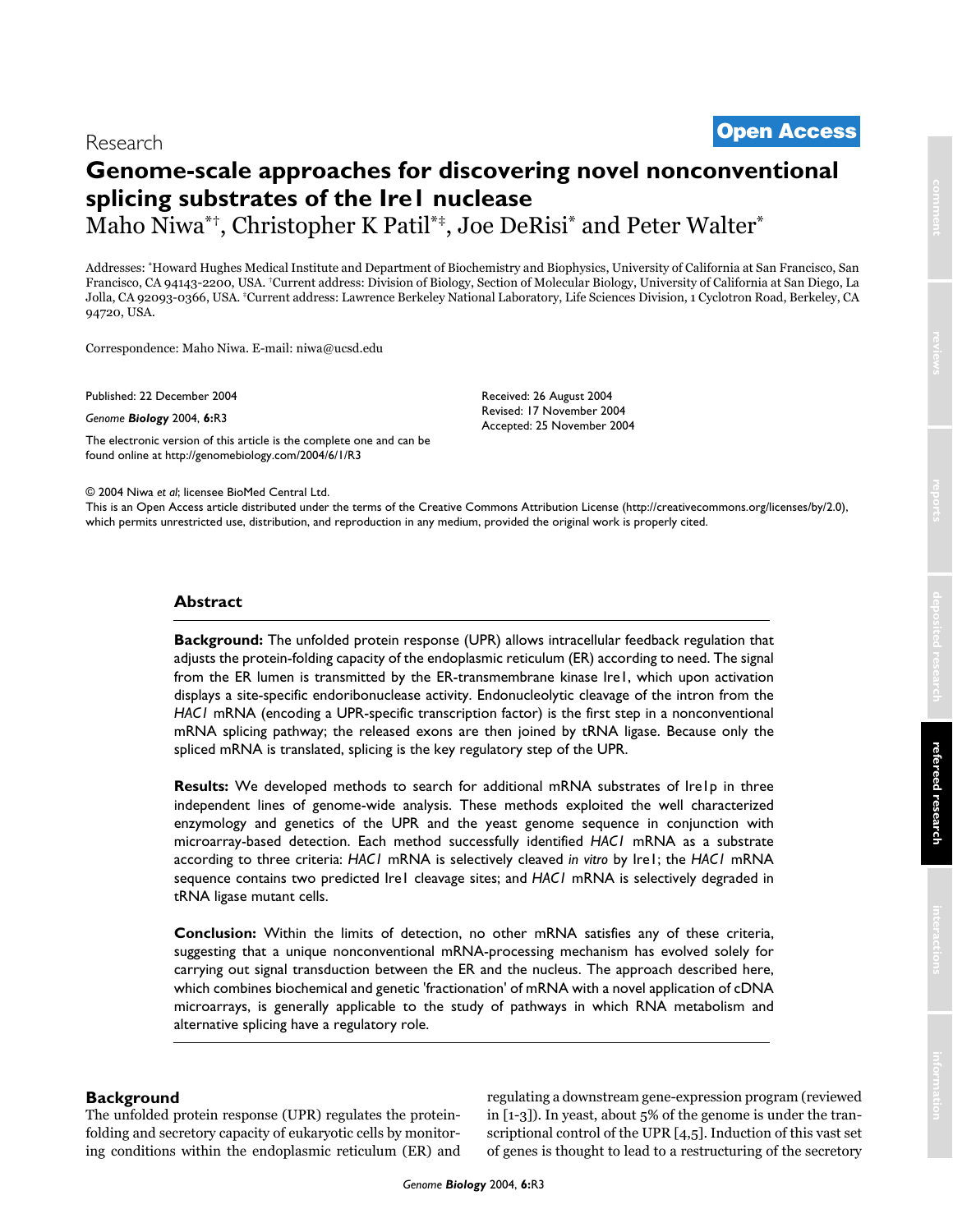pathway to allow an increased protein flux to the cell surface and enable the cell to tolerate protein-folding stress. Hence, the UPR adjusts the secretory capacity of cells by feedback regulation.

The identification and characterization of the UPR signaling components revealed a unique mechanism of signal transduction whose salient features are conserved among all eukaryotes. The UPR is initiated when the amino-terminal portion of the serine/threonine ER-transmembrane kinase Ire1 detects unfolded proteins within the ER lumen [6,7]. Accumulation of unfolded proteins sequesters chaperones and thereby allows Ire1 molecules to oligomerize in the plane of the ER membrane. Oligomerization, in turn, results in *trans*-autophosphorylation of the cytosolic kinase domain, providing the means by which the signal is transmitted across the ER membrane.

Activated Ire1 acts as a site-specific endoribonuclease, cleaving the mRNA encoding the transcription activator Hac1 at two discrete positions, and removing a 252-nucleotide nonclassical intron [8,9]. A second enzyme, tRNA ligase (Rlg1), then joins the severed exons to produce a spliced version of *HAC1* mRNA, termed *HAC1i* mRNA (*i* for UPR-induced) [10]. The *HAC1* mRNA splicing reaction mediated by Ire1 and Rlg1 is spliceosome-independent, and utilizes chemistry that closely resembles pre-tRNA splicing [9,11]. As in pre-tRNA processing, 5' and 3' splice-site cleavage of *HAC1* mRNA occur independently. In contrast, spliceosome-mediated splicing is a series of two transesterification reactions that have to be strictly ordered: 3' splice-site cleavage cannot occur before 5' splice-site cleavage. Intriguingly, this Ire1 mediated splicing reaction happens on polyribosome-bound *HAC1* mRNA in the cytosol [12,13].

In the unspliced *HAC1* mRNA, the intron forms a long-range base-pairing interaction with the 5' untranslated region (UTR) that is responsible for preventing its translation [12,13]. Splicing abolishes translational inhibition, allowing production of the Hac1 transcription factor and induction of UPR target genes. Hence, removal of the intron provides a key regulatory step in the signaling pathway.

The amino-acid sequence of the nuclease region of Ire1 reveals significant similarities to that of RNase L, a mammalian endoribonuclease that is activated by interferon during viral infection [14,15]. RNase L functions to eliminate infected cells by nonspecific degradation of cellular RNA. Mutagenesis analysis maps the endoribonuclease activity of both proteins to homologous carboxy-terminal domains [16,17]. The nuclease domains in both proteins are preceded by kinase domains, and only the oligomerized forms of each protein appear to be active nucleases. Despite these similarities, the endoribonuclease activity of Ire1 is specific for the *HAC1* mRNA, whereas the nuclease activity of RNase L shows no sequence specificity. Previously, to demonstrate the

sequence specificity of Ire1, we devised an *in vitro* assay which utilized a purified, recombinant Irei protein [9]. This protein, here referred to as Ire1\*, is composed of a linker region (bridging between the membrane anchor of full-length Ire1 and the cytosolic kinase domain), the kinase domain itself, and the RNase domain. Ire1\* cleaves *HAC1* mRNA faithfully at both 5' and 3' exon-intron junctions and thus recapitulates the substrate specificity of full-length Ire1 *in vivo*. Other RNAs, including actin mRNA and poly(U) RNA, which has been demonstrated to be an RNase L substrate [18], are not cleaved by Ire1\* [9,16].

In metazoans, multiple parallel pathways originate from the ER and contribute to the UPR. Two *bona fide* Ire1 orthologs IRE1α and IRE1β [19,20] are present in higher eukaryotes. In addition, a Hac1 ortholog (XBP1) is activated by a similar nonconventional splicing step that changes the protein's carboxy-terminal sequence by introducing a frameshift [21-23]. Another transmembrane kinase, PERK, shares structural similarity to Ire1 in its ER-luminal unfolded-protein-sensing domain and is also activated upon accumulation of unfolded proteins [24,25]. Activated PERK phosphorylates the translation initiation factor eIF2 $\alpha$ , thereby inactivating it. This branch of the pathway leads to a global repression of translation, which is thought to lessen the secretory burden on the ER. In cells with reduced eIF2 $\alpha$  activity, mRNAs containing small open reading frames (ORFs) in their 5' UTRs become preferentially translated. One such mRNA codes for the transcription factor ATF4, which collaborates with XBP1 to induce UPR target genes [26]. A third branch of the metazoan UPR activates the transcription factor ATF6, which is initially synthesized as an ER transmembrane protein [27,28]. Accumulation of unfolded proteins allows ATF6 to leave the ER and move to the Golgi compartment, where it encounters proteases that release its cytosolic portion as a soluble protein [27,29-32], which participates along with XBP1 and ATF4 in executing the transcriptional program of the UPR [33].

To date, *HAC1* mRNA is the only known RNA substrate for yeast Ire1, prompting the question of whether other substrate RNAs exist or whether Ire1 and *HAC1* mRNA function as a matched enzyme-substrate pair that interact exclusively with each other. Here we describe three independent genomescale methods that address this question. Each approach successfully identifies *HAC1* mRNA as a substrate of Ire1; none of the approaches identifies any other mRNA as a qualified candidate. Two of these approaches represent novel applications of cDNA array technology and could be adapted to the study of other signal transduction pathways regulated by RNA processing.

## **Results and discussion**

We first devised a molecular screen to identify mRNAs cleaved by the Ire1 nuclease (Figure 1). In brief, we isolated a total poly(A)+ RNA fraction from cells and subjected it to *in*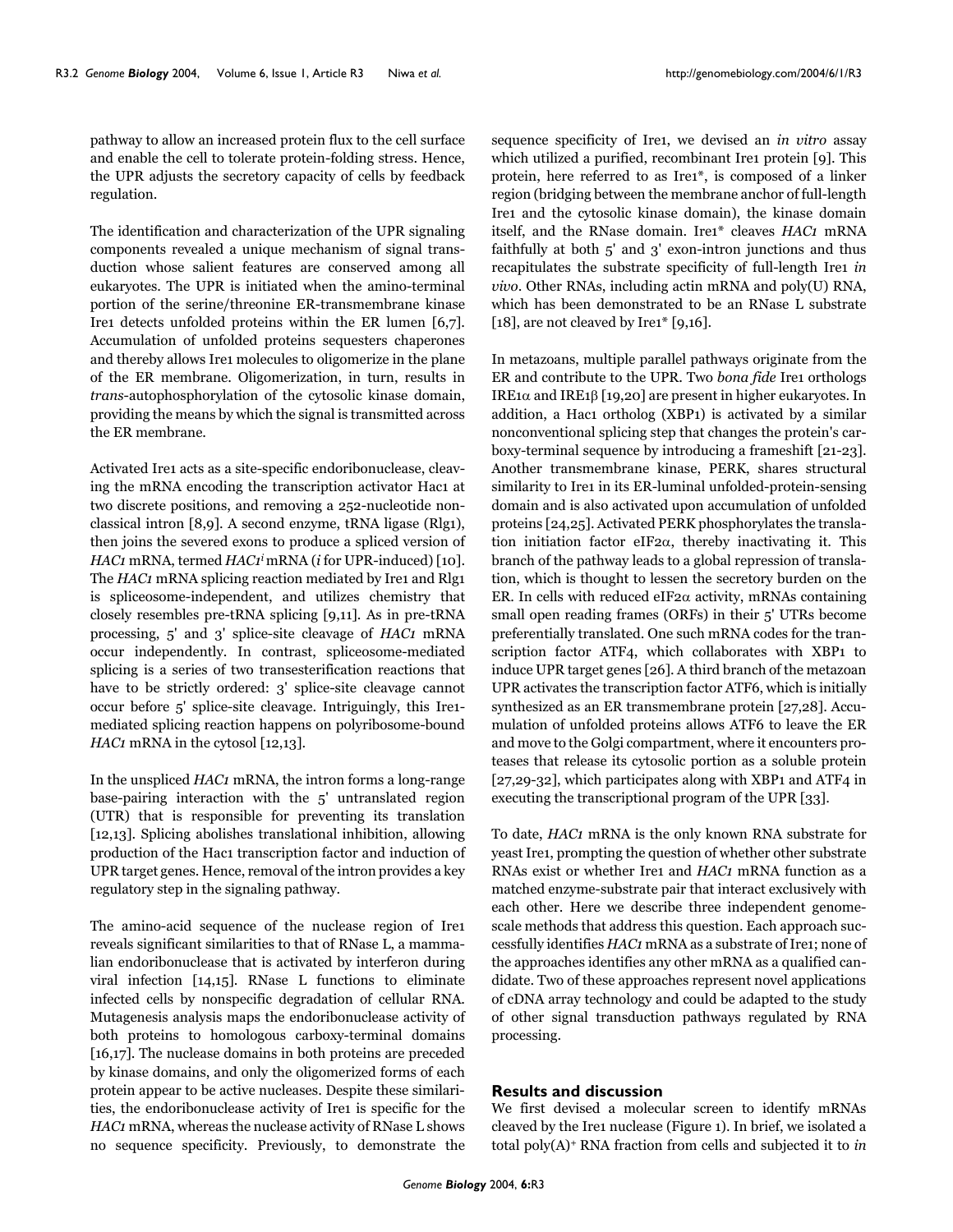

#### Schematic of screen for RN **Figure 1** A substrates of Ire1p endoribonuclease using an *in vitro* nuclease reaction

Schematic of screen for RNA substrates of Ire1p endoribonuclease using an *in vitro* nuclease reaction. Recombinant Ire1\* expressed and purified from *E. coli* is incubated with poly(A)+ RNA isolated from wild-type *S. cerevisiae* to cleave endogenous *HAC1* mRNA and other potential RNA substrates of Ire1p. Cleaved RNA (lacking the poly(A) tail) is separated from uncleaved RNA as the unbound, poly(A)- fraction from an oligo(dT) column and used to prepare fluorescent probe by reverse transcription followed by PCR amplification in the presence of Cy3-dTTP. A second control probe, using poly(A)<sup>-</sup> RNA from mock nuclease reactions (identical reactions except for the lack of Ire1\*) is prepared similarly, except that PCR amplification was carried out in the presence of Cy5-dTTP. Equal amounts of these probes are mixed and used to probe the yeast DNA microarray. Because RNA fragments generated by Ire1\* cleavage are represented only in the Cy3 probe, microarray spots hybridizing to cleaved fragments should appear green, whereas microarray spots hybridizing to molecules common to both probes should appear yellow upon superimposition of green (Cy3) and red (Cy5) channels.

*vitro* cleavage reactions in the presence or absence of Ire1<sup>\*</sup>. Fragments that lost their poly(A)+ tails due to cleavage by Ire1\* were re-isolated, reverse transcribed, fluorescently labeled and hybridized to genomic cDNA microarrays to identify Ire1 substrates.

For these experiments, we expressed and purified a recombinant Ire1\* tagged with glutathione-*S*-transferase (GST).

The GST moiety was removed during the purification by protease cleavage. Upon incubation of Ire1\* with *in vitro* transcribed *HAC1* mRNA, we observed efficient and accurate cleavage at both splice junctions as previously described [9,11].

We optimized reaction conditions such that *HAC1* mRNA contained in a total poly(A)+ RNA fraction from yeast would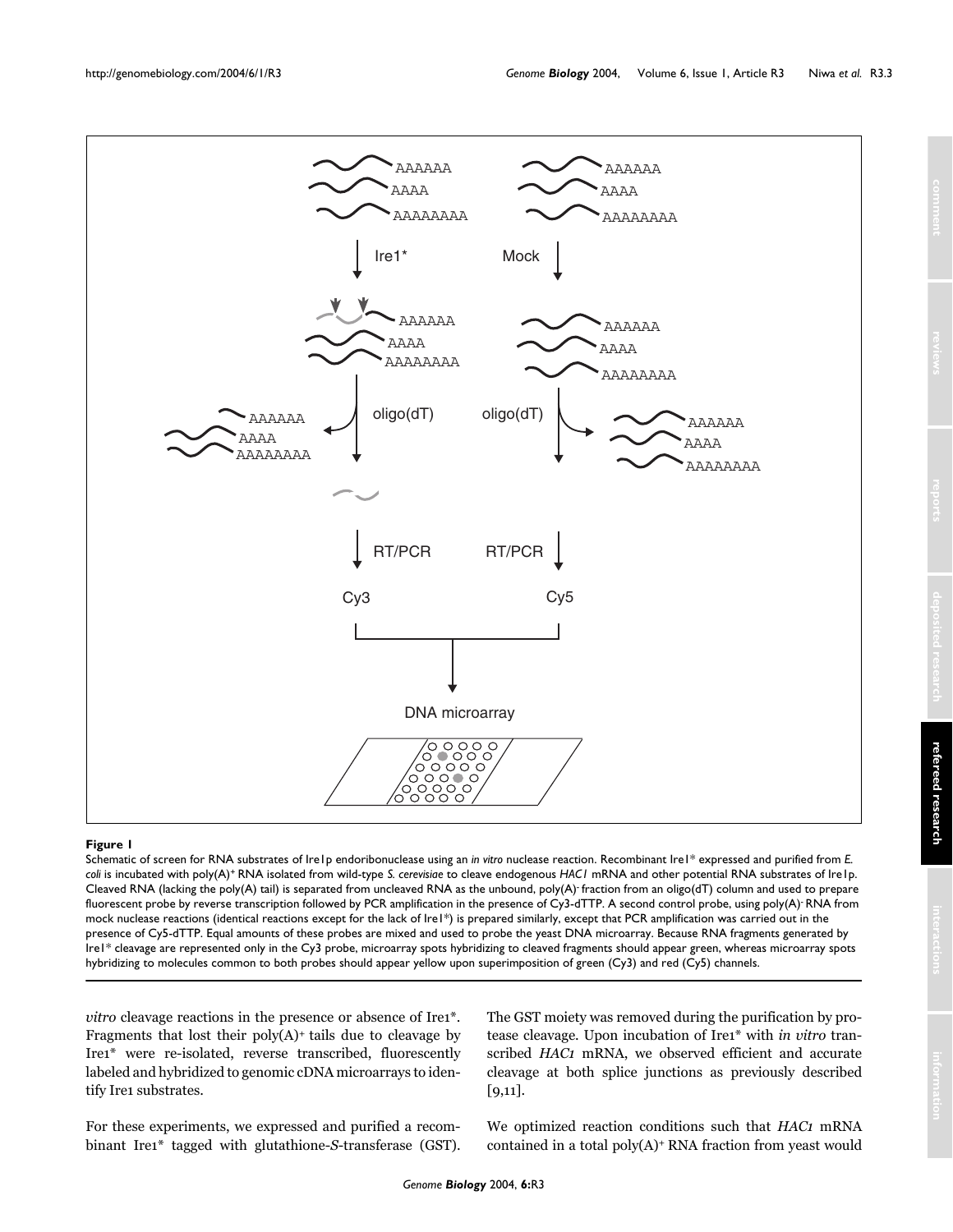

#### **Figure 2**

Efficient cleavage of *HAC1* mRNA by Ire1\* in the presence of cellular mRNA. **(a)** Schematic diagram of the Ire1\*-cleaved (poly(A)- ) and uncleaved (poly(A)+) RNA fractions separated after an *in vitro* nuclease reaction on yeast poly(A)+ RNA. **(b)** Northern blot of the RNA fractions indicated in (a) probed with a PCR fragment encompassing either the 5' exon of *HAC1* (lanes 1-3) or the 3' exon (lanes 4-6). Lanes 1 and 4, yeast poly(A)+ RNA before Ire1\* cleavage; lanes 2 and 5, bound uncleaved RNA fraction (b, poly(A)+); lanes 3 and 6, unbound cleaved RNA fraction (u, poly(A)- ). Positions of uncleaved and cleaved *HAC1* mRNA are indicated. Note that the 5' exon and 5' exon plus intron, and the 3' exon and 3' exon plus intron RNA species, respectively, co-migrate on these agarose gels.

be efficiently cleaved, even in the presence of significant excess of other mRNAs. We incubated total poly(A)+ RNA with Ire1<sup>\*</sup> and then fractionated the products using oligo(dT) cellulose (Figure 2). Input RNA and the bound and unbound fractions of the cleavage reaction were analyzed by Northern blotting using a *HAC1*-specific probe covering the 5' exon (Figure 2, lanes 1-3). Note that *HAC1* mRNA present in the input fraction (Figure 2, lane 1) was efficiently converted to a faster migrating species corresponding to the released 5' exon and intron, which, lacking poly(A) tails, were recovered exclusively in the unbound fraction after oligo(dT) chromatography (Figure 2, lane 3).

Conversely, analyzing the same RNA fractions with a *HAC1* probe directed to the 3' exon, the resulting 3' exon (still containing its poly(A) tail) was recovered exclusively in the oligo(dT)-bound fraction (Figure 2, lane 5). No significant levels of uncleaved *HAC1* mRNA were detectable after Ire1\* cleavage (Figure 2, lanes 2, 3, 5 and 6).

Using these reaction conditions, we isolated Ire1\*-cleaved RNA fragments from total poly(A)+ RNA, which were recovered in the unbound fraction after oligo(dT) chromatography. We prepared a mock-treated reference sample using reaction conditions which were identical except that Ire1\* was omit-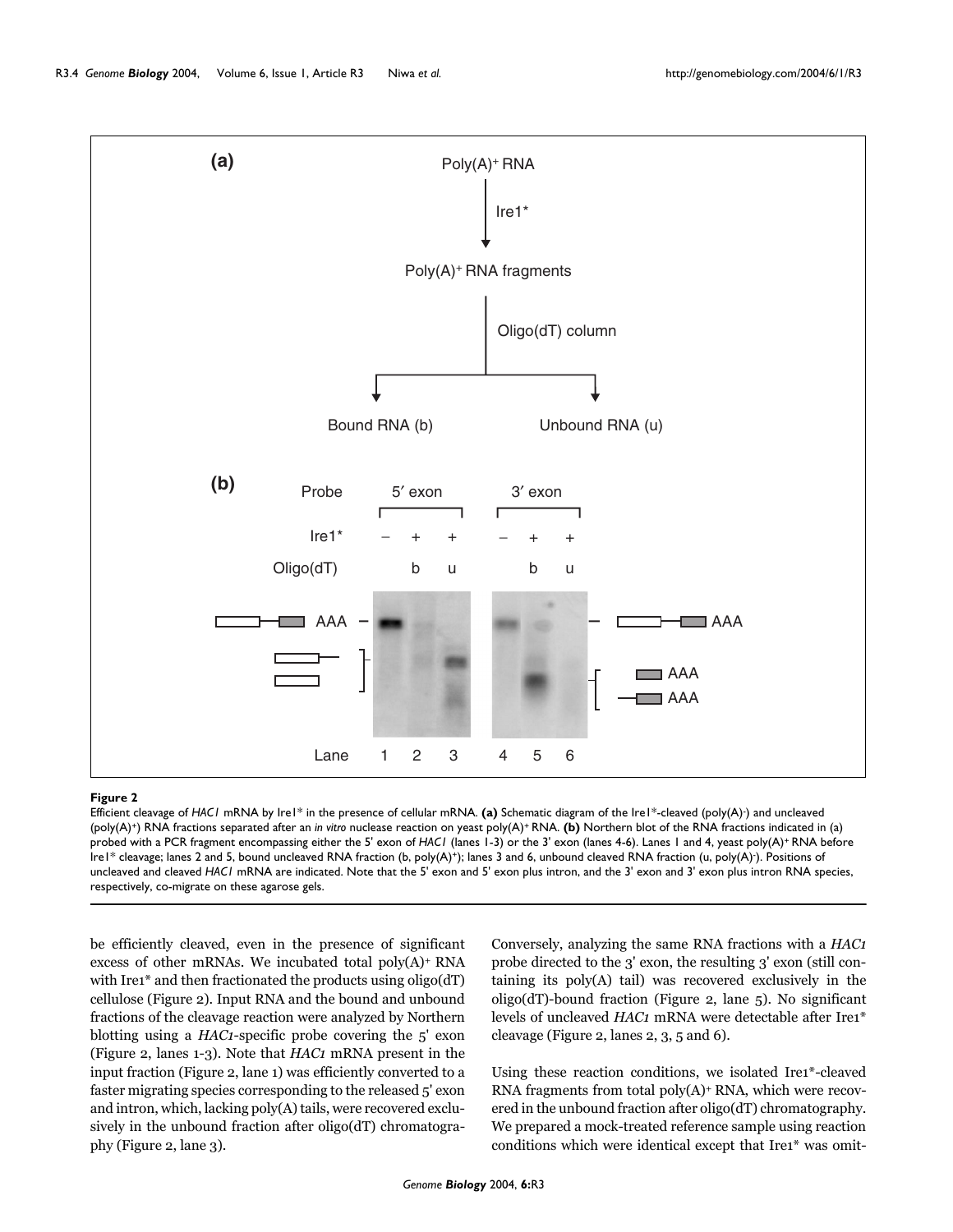

#### **Figure 3**

*HAC1* is a unique RNA cleaved by Ire1\*. (a) Scatter plot of Cy3 and Cy5 signal intensities following hybridization to a yeast ORF microarray with both Cy3- and Cy5-labeled probes, prepared from the cleaved RNA fragments generated from either Ire1\* or mock treatment, respectively, as described in Figure 1. Each point on the plot represents a single yeast ORF. Points below the diagonal represent ORFs that hybridize predominantly to RNAs represented in the Cy3 probe. The position of the spot displaying the brightest Cy3 signals corresponds to *HAC1*. **(b)**  Histogram representation of the log<sub>2</sub> Cy3/Cy5 ratio. Inset, *HAC1* is the only gene with a log<sub>2</sub> Cy3/Cy5 ratio near 2.3. All data displayed in Figure 3 are provided in Additional data file 1.

ted. We reverse-transcribed both samples and fluorescently labeled the resulting cDNA with Cy3 (Ire1\*-treated; green) or Cy5 (mock-treated; red), respectively. The two probes were

*Genome Biology* 2004, **6:**R3

then simultaneously hybridized to yeast microarrays. We expected that contaminating poly(A)- RNA or uncleaved  $poly(A)$ <sup>+</sup> RNA would be equally represented in the oligo(dT) unbound fractions of both Ire1\*-treated and mock-treated reactions, thus leading to equal representation of both fluorescent probes in the mixture. Indeed, scatter plots generated by quantitating the fluorescence levels of both Cy3 and Cy5 (Figure 3a) showed that most spots appeared on a tight diagonal, having hybridized to roughly equal amounts of both the Cy3 and Cy5 probes.

We expected those mRNAs that are specifically cleaved by Ire1\* to be enriched in the oligo(dT) unbound fraction of the Ire1\*-treated reaction compared to the unbound fraction of the mock-treated reaction, resulting in a higher Cy3/Cy5 fluorescence ratio in the microarray hybridization. Depletion of particular mRNAs by Ire1\* digestion thus provides an enzymological tool to fractionate substrate from nonsubstrate mRNAs. We therefore plotted a histogram of the  $\log_2 Cy3/Cy5$ ratio for all mRNAs (Figure 3b, and see Additional data file 1). The histogram approximates a tight normal distribution (mean =  $0.06$ ;  $\sigma$  =  $0.41$ ) with only one significant outlier: At a log<sub>2</sub> Cy3/C<sub>5</sub> ratio of 2.3, *HAC1* mRNA falls 5.6σ from the mean of the distribution, clearly identifying this mRNA as an Ire1\* substrate. Indeed, under these conditions, *HAC1* mRNA is the only substrate for cleavage by Ire1\* represented in the poly(A)+ RNA fraction. As the Ire1 cleavage sites on other mRNAs could, in principle, be located within the 5' or 3' UTRs, we also hybridized the same probe to genomic microarrays containing yeast intergenic regions in addition to the ORFs. Our results were similar to those observed using ORFonly microarrays, with *HAC1* being the only significant outlier (data not shown).

To exclude the possibility that other potential RNA substrates might be hiding in the scatter of the data, our second approach combined the microarray analysis with a bioinformatics approach to search the genome for potential Ire1 cleavage sites. We had previously defined a consensus stemloop motif by comparing the two splice sites of *HAC1* mRNA and mutational analysis (Figure [4](#page-5-0)a) [11]. Both cleavages occur between the third and fourth nucleotide of a predicted sevennucleotide loop bounded by a stem; the first nucleotide of both loops is a C; the third and sixth nucleotide of both loops is a G; and the first nucleotide of the 3' leg of the stem is in both cases a G. The primary and secondary sequence information in this consensus is illustrated in Figure [4b](#page-5-0). *In vitro*, Ire1\* can cleave short RNA substrates containing only the 5' or 3' stem-loop sequences [11]. Mutational studies at nucleotide resolution demonstrate that each of the shared primary and secondary sequence elements is essential for efficient cleavage.

We computationally searched the yeast genome for the presence of sequences fitting the consensus stem-loop motif. In this analysis, we searched ORFs, as well as 1,000 nucleotides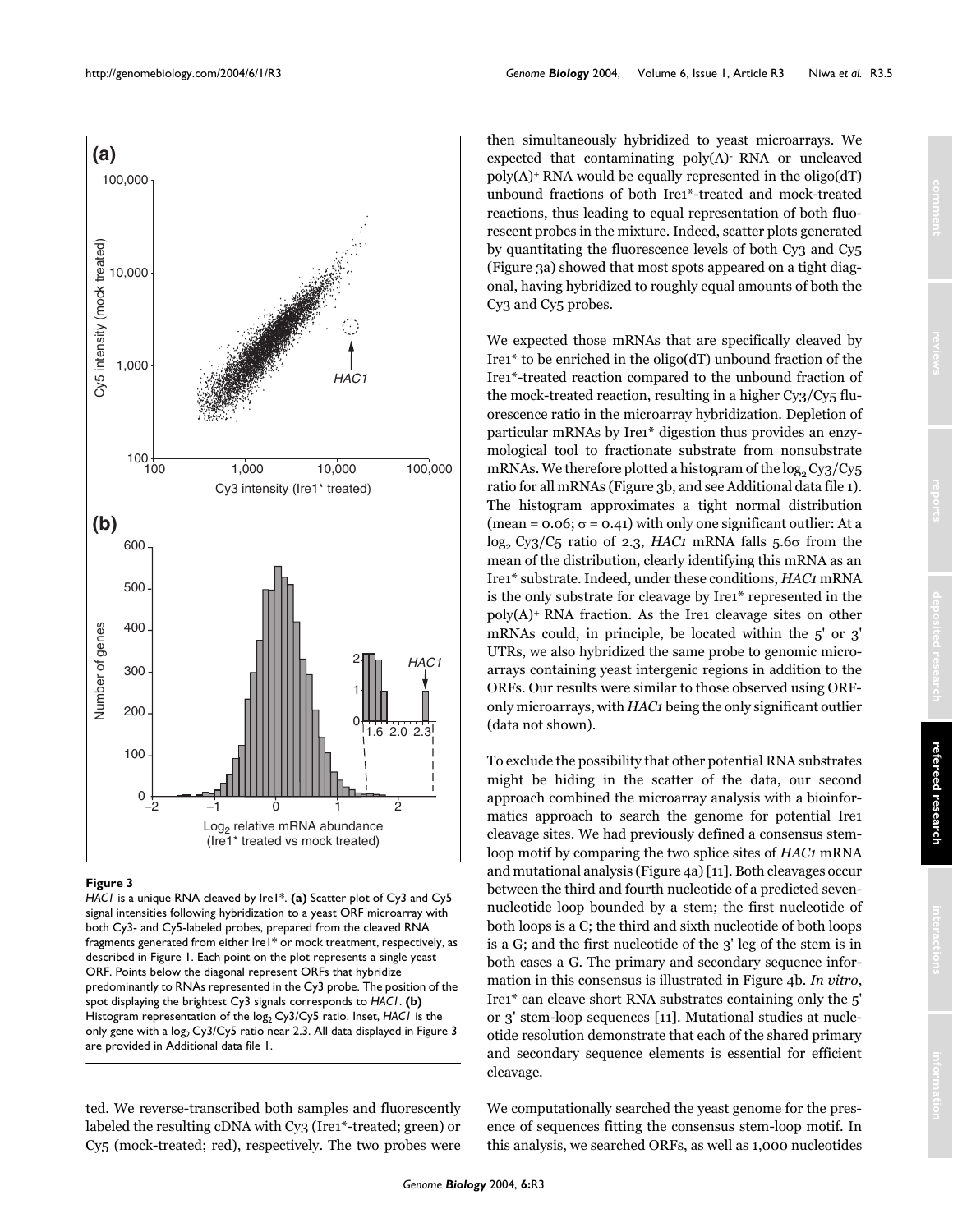upstream and downstream to include potential stem-loop motifs in 5' and 3' UTRs. The search yielded a total of 52 hits (Additional data file 2). In the list of genes identified, only a single gene, *HAC1*, contains two predicted stem-loop structures, consistent with the notion that *HAC1* mRNA is the only Ire1-dependent splicing substrate in yeast cells.

For the remaining 52 predicted stem-loop structures, the possibility remained open that Ire1 would cleave some substrates at only a single site, perhaps to downregulate particular mRNAs. However, in the light of the data obtained from the microarray analysis described in Figure 3 we consider this possibility unlikely. We would have expected to see the 5' fragments resulting from such cleavage events in the oligo(dT) unbound fraction of Ire1\*-treated poly(A)- mRNA, resulting in high outlying Cy3/Cy5 ratios; however, none of the genes predicted to bear single *HAC1* splice consensus sequences fell more than 3σ from the mean of the distribution (that is, none fell outside a 99% confidence interval). Because previous *in vitro* analyses have shown that stem-loop structures matching the consensus are sufficient for cleavage, we consider it most likely that the predicted stem-loop structures are either not included in the transcripts or do not fold as predicted in the context of the full mRNA sequences.

In a third genome-scale approach, we exploited the phenotype of a mutant in tRNA ligase that is defective in UPR induction [10]. Characterization of this mutant, *rlg1-100*, previously showed that Ire1-dependent cleavage of *HAC1* mRNA occurs normally in the absence of ligation, but that the cleavage products are rapidly degraded. We assume that any other mRNA following this pathway should suffer the same fate, and that we could identify substrates of Ire1 by looking for mRNAs whose steady-state levels drop upon UPR induction in the *rlg1-100* mutant, but not in a wild-type cell. The Ire1-dependent selective disappearance of *HAC1* mRNA in *rlg1-100* cells thus provides us with a tool to assess the spectrum of mRNAs that utilize the Ire1-mediated splicing pathway.

We treated *rlg1-100* cells with either tunicamycin (to induce the UPR by inhibition of *N*-linked glycosylation in the ER) or with no drug as a control, isolated total mRNA, reverse transcribed and fluorescently labeled the cDNA with Cy5 (for the tunicamycin-treated sample) and Cy3 (for the untreated sample) before simultaneous hybridization to genomic microarrays. mRNAs which are depleted during tunicamycin treatment should have Cy3/Cy5 ratios greater than  $1 \left( \log_2$ Cy3/Cy5 ratios greater than 0). As shown by the data in Figure [5](#page-6-0), the steady-state levels of most mRNAs remain unchanged upon tunicamycin treatment (Figure [5a](#page-6-0), and Additional data file 3). As before, a histogram of the  $log_2 Cy_3/$ Cy5 ratios followed a tight quasi-normal distribution (mean = 0.11,  $\sigma$  = 0.27) with a single outlier. *HAC1*, at a log<sub>2</sub> Cy<sub>3</sub>/<sub>5</sub> ratio of 1.5, *HAC1* falls 5σ from the mean, and is thus successfully identified as a splicing target of the UPR. Once again, no other mRNA clearly satisfied the criteria for identification as an Ire1 substrate. The depletion of *HAC1* mRNA upon tunicamycin treatment was specific to *rlg1-100* cells. A similar analysis of wild-type cells showed the expected induction of UPR target genes and no depletion of *HAC1* mRNA relative to an untreated control (data not shown). Thus, *HAC1* mRNA again stands out as the unique substrate for Ire1-dependent cleavage in yeast.

# **Conclusions**

The experiments presented in this paper represent three genome-scale approaches for identifying mRNA substrates of the Ire1-dependent mRNA splicing pathway in yeast. Each approach successfully and selectively identifies the *HAC1* mRNA as a target of Ire1 nuclease. *In vitro* cleavage of mRNAs by Ire1\*, followed by microarray detection of the fractionated mRNAs, identifies *HAC1* mRNA as significantly enriched in the population of mRNAs specifically cleaved by Ire1. A computational search for the experimentally determined Ire1 consensus cleavage sites identifies *HAC1* as the unique gene containing two such sequences. Finally, *in vivo* induction of splicing in a cell containing wild-type tRNA ligase or the mutant *rlg1-100*, and subsequent microarray detection of 'genetically fractionated' mRNAs, identifies *HAC1* as selectively depleted in the absence of the wild-type ligase. No other mRNA met any of these criteria for identification as an Ire1 substrate. We consider it reasonable to

<span id="page-5-0"></span>

*HAC1* stem-loop motif used for the genome wide computational consensus search. **(a)** Predicted secondary structure and sequence flanking both 5' and 3' Ire1p cleavage sites in *HAC1* mRNA. Cleavage occurs after a G residue located at the third position of the sevennucleotide loop. **(b)** Parameters used for the computer search. A four base-pair stem with a seven-nucleotide loop with C at the first position, and G both at third and sixth positions, are determined experimentally as described previously [14]. Possible base-pairs ( $N = N'$ ) in the stem include AU, UA, GC, CG, UG, GU. The complete output of the computational

screen is listed in Additional data file 2.

**Figure 4**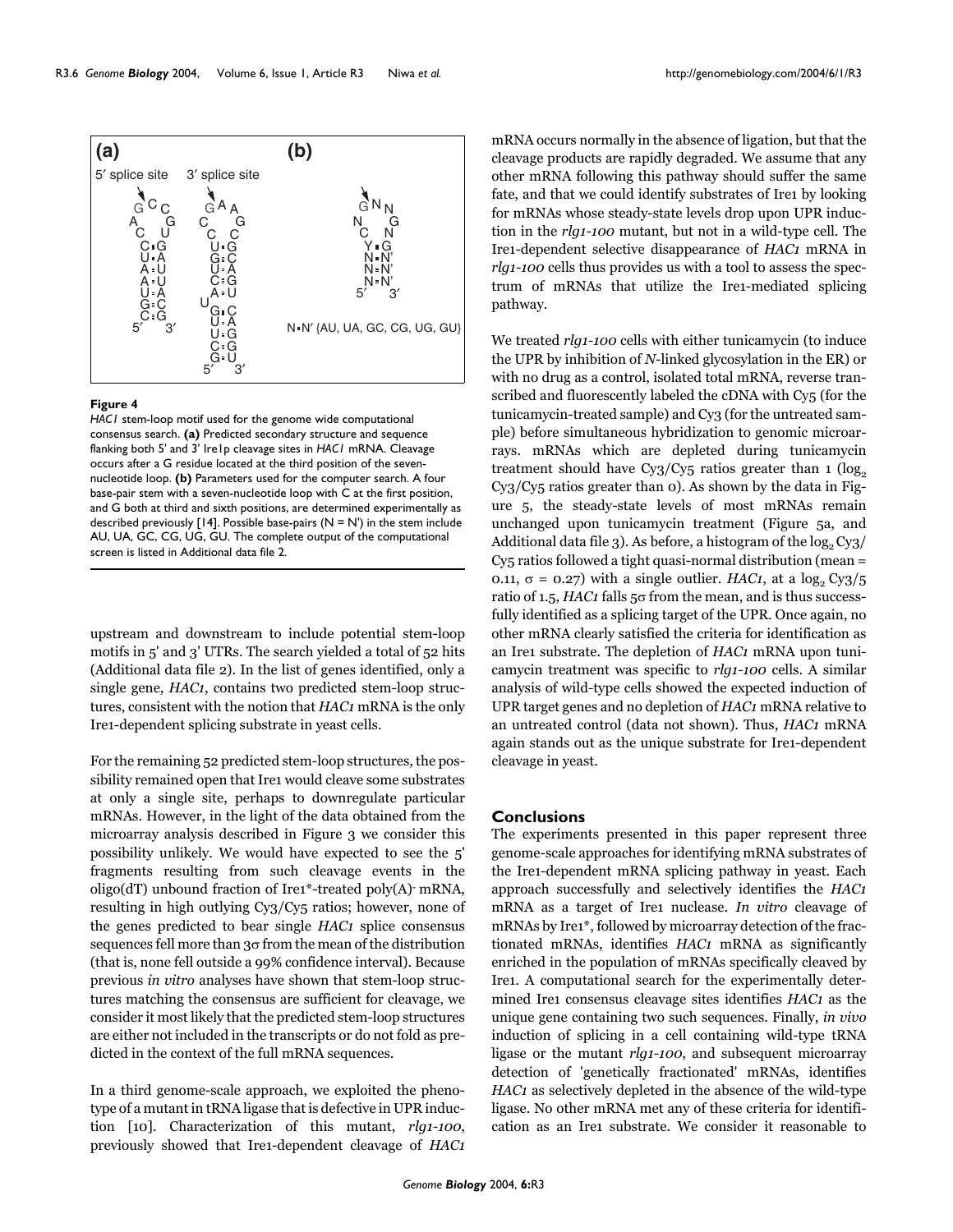<span id="page-6-0"></span>

## **Figure 5**

*HAC1* is the only transcript decreasing in *rlg1-100* cells following tunicamycin treatment. **(a)** Scatter plot of Cy3 and Cy5 signal intensities following hybridization to a yeast ORF microarray with both Cy3- and Cy5-labeled probes, prepared from RNA isolated from *rlg1-100* cells either untreated or treated with tunicamycin for 40 min, respectively. Points below the diagonal represent ORFs that hybridize predominantly to RNAs represented in the Cy3 probe, and which are therefore present at reduced levels upon tunicamycin treatment. The position of the spot displaying the brightest Cy3 signals (corresponding to the *HAC1*) is shown. **(b)** Histogram presentation of microarray data measuring log<sub>2</sub> of the relative mRNA abundance between tunicamycin treated (40 min) and untreated *rlg1-100* cells. Levels of most mRNAs were not altered, and the only mRNA significantly changed upon tunicamycin treatment is *HAC1*. Inset, *HAC1* is the only gene with a log<sub>2</sub> fold-change in abundance near 1.5. All data displayed in Figure 5 are provided in Additional data file 3.

conclude that among the set of robustly expressed genes, *HAC1* mRNA is the lone substrate of Ire1.

In principle, there are many reasons why each of the approaches presented here could have missed identifying an Ire1 substrate other than *HAC1* mRNA. For example, a poorly expressed substrate would exhibit a low signal-to-noise ratio in the microarray readout of the *in vitro* cleavage assay, or a substrate cleaved close to the 5' end would still hybridize to cDNA arrays with an efficiency comparable to that of the uncleaved mRNA, and hence could have escaped detection. In our computational screen, we might have missed cleavage sites that are significantly divergent from the experimentally defined consensus. Finally, because tRNA ligase would not take part in a cleavage-only reaction on a single-site substrate, we would also not expect our third method to lead to a relative reduction of the abundance of such mRNAs in *rlg1- 100* mutant cells as compared to the wild-type (though we would have expected such substrates to be identified in the *in vitro* Ire1\* cleavage experiment). Thus rigorously, we cannot conclude that *HAC1* mRNA is the only Ire1 substrate. However, because the potential caveats are noncongruent and because *HAC1* stands out unambiguously in each of the three methods applied, we consider it highly unlikely that additional substrates exist.

Previous studies in metazoans have suggested that other RNAs are degraded when Ire1 is activated [17,34]. When overexpressed, wild-type IRE1α mRNA accumulated at levels that were greatly reduced compared to those in which an RNase-dead mutant was overexpressed, raising the possibility that Ire1 might downregulate its own mRNA by degradation. Similarly, overexpression of IRE1β appeared to cause fragmentation of 28S rRNA. In both cases, however, no Ire1 cleavage consensus stem-loop structures were found. It therefore remains questionable at this time whether these degradation events are directly due to cleavage by Ire1 itself or to indirect secondary effects.

According to the current evidence, therefore, Ire1 has a single identified target in yeast and thus functions solely for the purpose of post-transcriptional regulation of *HAC1*. In contrast, other signaling pathways in the cell are commonly branched, using one enzyme to activate multiple different substrates. The utilization of common principles of protein modification, such as phosphorylation or ubiquitination, readily allows cross-talk among different signaling pathways that use common components. One phosphatase, for example, can dephosphorylate substrates that have been phosphorylated by several different kinases. In contrast, communication between the ER and nucleus through Ire1 appears to be a very private affair. Ire1-dependent splicing offers unique mechanistic advantages, such as the ability to quickly complete the synthesis of partially made Hac1 transcription factor by releasing the translational arrest of stalled polyribosomes. Given that the ER is a topologically distinct compartment of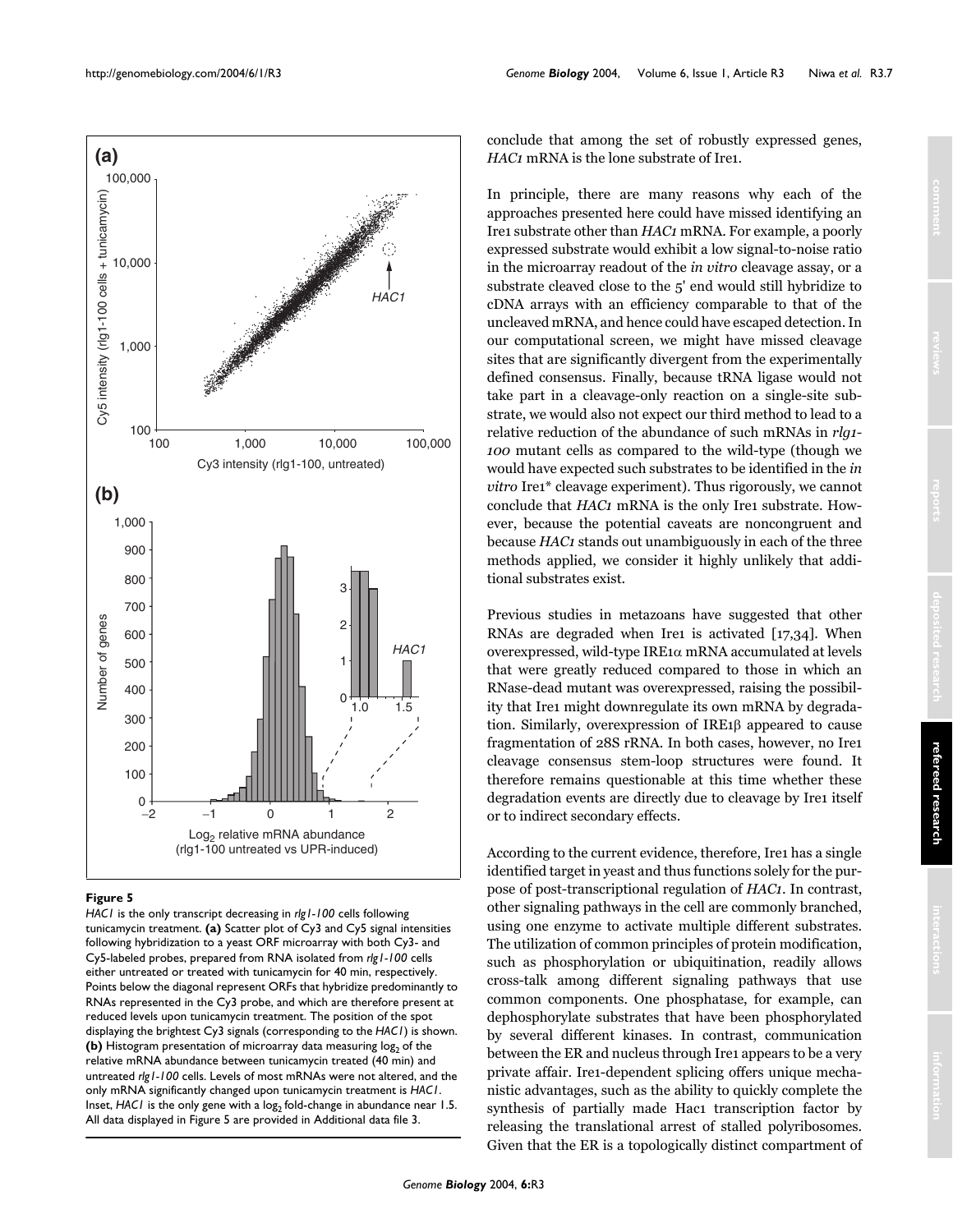the cell with metabolic considerations quite distinct from those of the cytosol, a communication route that is wired differently and therefore more insulated from other informational 'chatter' in the cell may be particularly beneficial in the secure passage of information from the ER to the nucleus.

The linear connectivity (activation of Ire1  $\rightarrow$  production of Hac1) of the two key players of the yeast UPR is supported by genetic analysis. Both ∆*ire1* and ∆*hac1* mutant cells display indistinguishable growth phenotypes and highly correlated gene-expression profiles [4]. In higher eukaryotes, signaling through the UPR is more complex, with multiple ER-proximal components each activating distinct downstream targets. Metazoan Ire1 exists as two isoforms (Ire1 $\alpha$  and Ire1 $\beta$ ) [20,35]; in addition, the transmembrane kinase PERK is activated and the membrane-tethered transcription factors ATF6α and ATF6β are released when unfolded proteins accumulate in the ER [27,36]. The diversity of these signaling components varies widely between different tissues, and the relative contribution of each of the parallel pathways to the induction of the downstream transcriptional program is currently the subject of intense study. Given this increased complexity, it is possible that there are other metazoan Ire1 splicing substrates in addition to the *HAC1* ortholog XBP1, and the methods developed here may prove useful in searching for such putative, additional Ire1 substrates in metazoans.

## **Materials and methods RNA isolation**

RNA samples were prepared as described previously [6]. Briefly, yeast cells were grown to mid-log phase in selective media. *rlg1-100* cells were treated with 1 μg/ml tunicamycin (Calbiochem) for 40 min in the experiments described in Figure [5](#page-6-0). Total RNA was isolated in SDS-high salt buffer by hot phenol extraction. For the microarray experiments described in Figures 3 and [5,](#page-6-0) poly(A)+ RNA was isolated from total RNA using the PolyA+ Tract mRNA isolation system (Promega) according to the manufacturer's instructions. Poly(A)+ RNA used for *in vitro* Ire1\* nuclease reactions was prepared by two rounds of purification using the PolyA+ Tract system.

## **Northern blot analysis**

Total cellular RNA and RNA recovered from *in vitro* nuclease reactions was analyzed by Northern blot hybridization as described previously [8] by separation on 1.5% agarose gels containing 6.7% formaldehyde. Hybridization probes were generated by random labeling of PCR fragments using [32P]αdCTP according to the manufacturer's instructions (Amersham). All probes prepared from DNA fragments were generated by PCR amplification of yeast genomic DNA.

# *In vitro* **Ire1\* nuclease reaction**

*In vitro* nuclease reactions were performed by incubating yeast poly(A)+ RNA with recombinant Ire1\* (expressed and purified from *Escherichia coli*) as described previously [9,11].

Following phenol/chloroform extraction, the reaction mixture was fractionated on oligo(dT) magnetic beads using the PolyA+ Tract mRNA Isolation System (Promega) according to the manufacturer's instructions. Control nuclease reactions were performed and processed identically, except that Ire1\* was omitted from the reaction mixture.

# **Microarray hybridization of amino-allyl coupled cDNA probe**

General protocols for microarray hybridization and for preparation of probe were as described previously [37]. A sample of oligo(dT) unbound RNA was reverse transcribed with StrataScript (Stratagene) using random primer A (5' GGTTC-CCAGTCACGATCNNNNNNNNN 3', where N is any nucleotide) followed by addition of Sequenase to synthesize the second strand. The resulting double-stranded cDNA above was amplified in the polymerase chain reaction (PCR) (20 cycles) using primer B (5' GGTTCCCAGTCACGATC 3') complimentary to the specific sequence portion of primer A. This extra PCR amplification step was added because of the low abundance of Ire1\*-cleaved RNA fragments. After ethanol precipitation, one fourth of these PCR reactions was used to re-PCR in the presence of fluorescently labeled nucleotides (either Cy3 or Cy5 dTTP). The resulting Cy3- and Cy5-labeled probes were combined. Unreacted fluorescent dye was quenched. Probes were cleaned up in a QIA-quick PCR purification spin column and hybridized at 50°C for 24 h to glass slide microarrays containing the entire yeast genome. Synthesis of the cDNA for poly $(A)$ <sup>+</sup> RNA (2  $\mu$ g) used for the experiment in Figure [5](#page-6-0) was carried out by reverse transcription in the presence of aminoallyl-dUTP at 42°C for 2 h. cDNA prepared from untreated cells was coupled with Cy3, and cDNA prepared from tunicamycin-treated cells was labeled with Cy5.

#### **Data analysis**

Hybridized microarrays were scanned with a GenePix 4000A microarray scanner (Axon Instruments). GenePix Pro was used to analyze and to display the data. All data points with absolute fluorescence intensity less than 250 in either channel were discarded. Cy3 and Cy5 fluorescence intensities were normalized against one another to adjust for differences in labeling efficiency and scanner gain. Quantitative analysis was performed in Microsoft Excel.

#### **Stem-loop consensus search**

Pattern searching was performed using the public-domain software scan\_for\_matches [38]. Sequence file input was a database of all yeast ORFs  $\pm$  1,000 nucleotides obtained from the *Saccharomyces* Genome Database [39]. Pattern file input was

#### $r_1 = \{au, ua, gc, cg, ug, gu\}$

RNA base-pairing rules were used; allowed base-pairs are the fields of argument r1.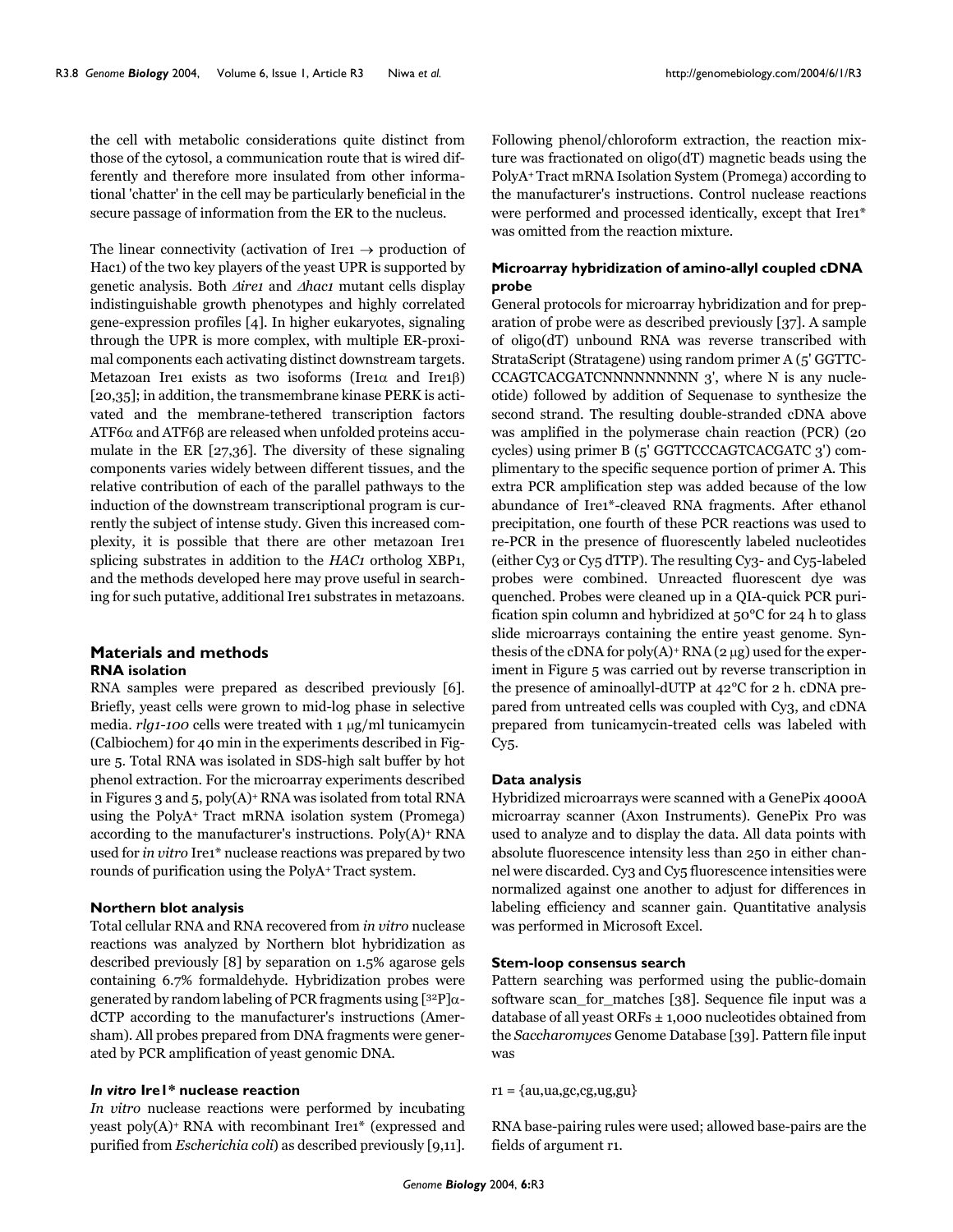## $p1 = 4..4$  YCNGNNGNG  $\sim p1$

These parameters instructed the program to use RNA basepairing rules to find a sequence of four nucleotides (one arm of stem), followed by a sequence matching YCNGNNGNG (where Y is pyrimidine; the seven-nucleotide loop flanked the conserved closing nucleotide pair), followed by the reverse complement of the four nucleotides at the beginning (the second arm of the stem). The output of the computational screen is listed in Additional data file 2.

# **Additional data files**

The following additional data are available with the online version of this paper. Additional data file 1 contains supplementary Table 1 which lists all the data displayed in Figure 3; Additional data file 2 contains supplementary Table 2, which lists the complete output of the computational screen; Additional data file 3 contains supplementary Table 3 which lists all data displayed in Figure [5.](#page-6-0) Additional data file 4 is a Word file containing the captions and keys to the tables.

# **Acknowledgements**

C.P. was supported by a Howard Hughes Medical Institute Predoctoral Fellowship, and by the Burroughs Wellcome Foundation Program in Quantitative Biology. This work was supported by grants from the National Institutes of Health to J.D. and P.W.; P.W. is an Investigator of the Howard Hughes Medical Institute.

# **References**

- 1. Patil C, Walter P: **[Intracellular signaling from the endoplasmic](http://www.ncbi.nlm.nih.gov/entrez/query.fcgi?cmd=Retrieve&db=PubMed&dopt=Abstract&list_uids=11343907) [reticulum to the nucleus: the unfolded protein response in](http://www.ncbi.nlm.nih.gov/entrez/query.fcgi?cmd=Retrieve&db=PubMed&dopt=Abstract&list_uids=11343907) [yeast and mammals.](http://www.ncbi.nlm.nih.gov/entrez/query.fcgi?cmd=Retrieve&db=PubMed&dopt=Abstract&list_uids=11343907)** *Curr Opin Cell Biol* 2001, **13:**349-355.
- 2. Kaufman RJ: **[Stress signaling from the lumen of the endoplas](http://www.ncbi.nlm.nih.gov/entrez/query.fcgi?cmd=Retrieve&db=PubMed&dopt=Abstract&list_uids=10346810)[mic reticulum: coordination of gene transcriptional and](http://www.ncbi.nlm.nih.gov/entrez/query.fcgi?cmd=Retrieve&db=PubMed&dopt=Abstract&list_uids=10346810) [translational controls.](http://www.ncbi.nlm.nih.gov/entrez/query.fcgi?cmd=Retrieve&db=PubMed&dopt=Abstract&list_uids=10346810)** *Genes Dev* 1999, **13:**1211-1233.
- 3. Harding HP, Calfon M, Urano F, Novoa I, Ron D: **[Transcriptional](http://www.ncbi.nlm.nih.gov/entrez/query.fcgi?cmd=Retrieve&db=PubMed&dopt=Abstract&list_uids=12142265) [and translational control in the mammalian unfolded protein](http://www.ncbi.nlm.nih.gov/entrez/query.fcgi?cmd=Retrieve&db=PubMed&dopt=Abstract&list_uids=12142265) [response.](http://www.ncbi.nlm.nih.gov/entrez/query.fcgi?cmd=Retrieve&db=PubMed&dopt=Abstract&list_uids=12142265)** *Annu Rev Cell Dev Biol* 2002, **18:**575-599.
- 4. Travers KJ, Patil CK, Wodicka L, Lockhart DJ, Weissman JS, Walter P: **[Functional and genomic analyses reveal an essential coor](http://www.ncbi.nlm.nih.gov/entrez/query.fcgi?cmd=Retrieve&db=PubMed&dopt=Abstract&list_uids=10847680)[dination between the unfolded protein response and ER](http://www.ncbi.nlm.nih.gov/entrez/query.fcgi?cmd=Retrieve&db=PubMed&dopt=Abstract&list_uids=10847680)[associated degradation.](http://www.ncbi.nlm.nih.gov/entrez/query.fcgi?cmd=Retrieve&db=PubMed&dopt=Abstract&list_uids=10847680)** *Cell* 2000, **101:**249-258.
- 5. Travers KJ, Patil CK, Weissman JS: **Functional genomic approaches to understanding molecular chaperones and stress responses.** *Adv Protein Chem* 2002, **59:**345-390.
- 6. Cox JS, Shamu CE, Walter P: **[Transcriptional induction of genes](http://www.ncbi.nlm.nih.gov/entrez/query.fcgi?cmd=Retrieve&db=PubMed&dopt=Abstract&list_uids=8513503) [encoding endoplasmic reticulum resident proteins requires](http://www.ncbi.nlm.nih.gov/entrez/query.fcgi?cmd=Retrieve&db=PubMed&dopt=Abstract&list_uids=8513503) [a transmembrane protein kinase.](http://www.ncbi.nlm.nih.gov/entrez/query.fcgi?cmd=Retrieve&db=PubMed&dopt=Abstract&list_uids=8513503)** *Cell* 1993, **73:**1197-1206.
- 7. Kohno K, Normington K, Sambrook J, Gething MJ, Mori K: **[The pro](http://www.ncbi.nlm.nih.gov/entrez/query.fcgi?cmd=Retrieve&db=PubMed&dopt=Abstract&list_uids=8423809)moter region of the yeast KAR2 (BiP) gene contains a regu[latory domain that responds to the presence of unfolded](http://www.ncbi.nlm.nih.gov/entrez/query.fcgi?cmd=Retrieve&db=PubMed&dopt=Abstract&list_uids=8423809) [proteins in the endoplasmic reticulum.](http://www.ncbi.nlm.nih.gov/entrez/query.fcgi?cmd=Retrieve&db=PubMed&dopt=Abstract&list_uids=8423809)** *Mol Cell Biol* 1993, **13:**877-890.
- 8. Cox JS, Walter P: **[A novel mechanism for regulating activity of](http://www.ncbi.nlm.nih.gov/entrez/query.fcgi?cmd=Retrieve&db=PubMed&dopt=Abstract&list_uids=8898193) [a transcription factor that controls the unfolded protein](http://www.ncbi.nlm.nih.gov/entrez/query.fcgi?cmd=Retrieve&db=PubMed&dopt=Abstract&list_uids=8898193) [response.](http://www.ncbi.nlm.nih.gov/entrez/query.fcgi?cmd=Retrieve&db=PubMed&dopt=Abstract&list_uids=8898193)** *Cell* 1996, **87:**391-404.
- 9. Sidrauski C, Walter P: **[The transmembrane kinase Ire1p is a](http://www.ncbi.nlm.nih.gov/entrez/query.fcgi?cmd=Retrieve&db=PubMed&dopt=Abstract&list_uids=9323131) [site-specific endonuclease that initiates mRNA splicing in](http://www.ncbi.nlm.nih.gov/entrez/query.fcgi?cmd=Retrieve&db=PubMed&dopt=Abstract&list_uids=9323131) [the unfolded protein response.](http://www.ncbi.nlm.nih.gov/entrez/query.fcgi?cmd=Retrieve&db=PubMed&dopt=Abstract&list_uids=9323131)** *Cell* 1997, **90:**1031-1039.
- Sidrauski C, Cox JS, Walter P: **[tRNA ligase is required for regu](http://www.ncbi.nlm.nih.gov/entrez/query.fcgi?cmd=Retrieve&db=PubMed&dopt=Abstract&list_uids=8898194)[lated mRNA splicing in the unfolded protein response.](http://www.ncbi.nlm.nih.gov/entrez/query.fcgi?cmd=Retrieve&db=PubMed&dopt=Abstract&list_uids=8898194)** *Cell* 1996, **87:**405-413.
- 11. Gonzalez TN, Sidrauski C, Dörfler S, Walter P: **[Mechanism of non](http://www.ncbi.nlm.nih.gov/entrez/query.fcgi?cmd=Retrieve&db=PubMed&dopt=Abstract&list_uids=10357823)[spliceosomal mRNA splicing in the unfolded protein](http://www.ncbi.nlm.nih.gov/entrez/query.fcgi?cmd=Retrieve&db=PubMed&dopt=Abstract&list_uids=10357823)**
- **[response pathway.](http://www.ncbi.nlm.nih.gov/entrez/query.fcgi?cmd=Retrieve&db=PubMed&dopt=Abstract&list_uids=10357823)** *EMBO J* 1999, **18:**3119-3132.
- 12. Ruegsegger U, Leber JH, Walter P: **[Block of HAC1 mRNA trans](http://www.ncbi.nlm.nih.gov/entrez/query.fcgi?cmd=Retrieve&db=PubMed&dopt=Abstract&list_uids=11595189)[lation by long-range base pairing is released by cytoplasmic](http://www.ncbi.nlm.nih.gov/entrez/query.fcgi?cmd=Retrieve&db=PubMed&dopt=Abstract&list_uids=11595189) [splicing upon induction of the unfolded protein response.](http://www.ncbi.nlm.nih.gov/entrez/query.fcgi?cmd=Retrieve&db=PubMed&dopt=Abstract&list_uids=11595189)** *Cell* 2001, **107:**103-114.
- 13. Chapman RE, Walter P: **[Translational attenuation mediated by](http://www.ncbi.nlm.nih.gov/entrez/query.fcgi?cmd=Retrieve&db=PubMed&dopt=Abstract&list_uids=9382810) [an mRNA intron.](http://www.ncbi.nlm.nih.gov/entrez/query.fcgi?cmd=Retrieve&db=PubMed&dopt=Abstract&list_uids=9382810)** *Curr Biol* 1997, **7:**850-859.
- 14. Bork P, Sander C: **[A hybrid protein kinase-RNase in an inter](http://www.ncbi.nlm.nih.gov/entrez/query.fcgi?cmd=Retrieve&db=PubMed&dopt=Abstract&list_uids=7693513)[feron-induced pathway?](http://www.ncbi.nlm.nih.gov/entrez/query.fcgi?cmd=Retrieve&db=PubMed&dopt=Abstract&list_uids=7693513)** *FEBS Lett* 1993, **334:**149-152.
- 15. Zhou AM, Nie HQ, Silverman RH: **[Analysis and origins of the](http://www.ncbi.nlm.nih.gov/entrez/query.fcgi?cmd=Retrieve&db=PubMed&dopt=Abstract&list_uids=11063255) [human and mouse RNase L genes: mediators of interferon](http://www.ncbi.nlm.nih.gov/entrez/query.fcgi?cmd=Retrieve&db=PubMed&dopt=Abstract&list_uids=11063255) [action.](http://www.ncbi.nlm.nih.gov/entrez/query.fcgi?cmd=Retrieve&db=PubMed&dopt=Abstract&list_uids=11063255)** *Mammalian Genome* 2000, **11:**989-992.
- 16. Dong BH, Niwa M, Walter P, Silverman RH: **[Basis for regulated](http://www.ncbi.nlm.nih.gov/entrez/query.fcgi?cmd=Retrieve&db=PubMed&dopt=Abstract&list_uids=11333017) [RNA cleavage by functional analysis of RNase L and Ire1p.](http://www.ncbi.nlm.nih.gov/entrez/query.fcgi?cmd=Retrieve&db=PubMed&dopt=Abstract&list_uids=11333017)** *RNA* 2001, **7:**361-373.
- 17. Tirasophon W, Lee K, Callaghan B, Welihinda A, Kaufman RJ: **[The](http://www.ncbi.nlm.nih.gov/entrez/query.fcgi?cmd=Retrieve&db=PubMed&dopt=Abstract&list_uids=11069889) [endoribonuclease activity of mammalian IRE1 autoregulates](http://www.ncbi.nlm.nih.gov/entrez/query.fcgi?cmd=Retrieve&db=PubMed&dopt=Abstract&list_uids=11069889) its mRNA and is required for the unfolded protein response.** *Genes Dev* 2000, **14:**2725-2736.
- 18. Dong BH, Silverman RH: **[Alternative function of a protein](http://www.ncbi.nlm.nih.gov/entrez/query.fcgi?cmd=Retrieve&db=PubMed&dopt=Abstract&list_uids=9862963) [kinase homology domain in 2',5'-oligoadenylate dependent](http://www.ncbi.nlm.nih.gov/entrez/query.fcgi?cmd=Retrieve&db=PubMed&dopt=Abstract&list_uids=9862963) [RNase L.](http://www.ncbi.nlm.nih.gov/entrez/query.fcgi?cmd=Retrieve&db=PubMed&dopt=Abstract&list_uids=9862963)** *Nucleic Acids Res* 1999, **27:**439-445.
- 19. Wang XZ, Harding HP, Zhang YH, Jolicoeur EM, Kuroda M, Ron D: **[Cloning of mammalian Ire1 reveals diversity in the ER stress](http://www.ncbi.nlm.nih.gov/entrez/query.fcgi?cmd=Retrieve&db=PubMed&dopt=Abstract&list_uids=9755171) [responses.](http://www.ncbi.nlm.nih.gov/entrez/query.fcgi?cmd=Retrieve&db=PubMed&dopt=Abstract&list_uids=9755171)** *EMBO J* 1998, **17:**5708-5717.
- 20. Tirasophon W, Welihinda AA, Kaufman RJ: **[A stress response](http://www.ncbi.nlm.nih.gov/entrez/query.fcgi?cmd=Retrieve&db=PubMed&dopt=Abstract&list_uids=9637683) [pathway from the endoplasmic reticulum to the nucleus](http://www.ncbi.nlm.nih.gov/entrez/query.fcgi?cmd=Retrieve&db=PubMed&dopt=Abstract&list_uids=9637683) requires a novel bifunctional protein kinase/endoribonucle[ase \(Ire1p\) in mammalian cells.](http://www.ncbi.nlm.nih.gov/entrez/query.fcgi?cmd=Retrieve&db=PubMed&dopt=Abstract&list_uids=9637683)** *Genes Dev* 1998, **12:**1812-1824.
- 21. Yoshida H, Matsui T, Yamamoto A, Okada T, Mori K: **[XBP1 mRNA](http://www.ncbi.nlm.nih.gov/entrez/query.fcgi?cmd=Retrieve&db=PubMed&dopt=Abstract&list_uids=11779464) [is induced by ATF6 and spliced by IRE1 in response to ER](http://www.ncbi.nlm.nih.gov/entrez/query.fcgi?cmd=Retrieve&db=PubMed&dopt=Abstract&list_uids=11779464) [stress to produce a highly active transcription factor.](http://www.ncbi.nlm.nih.gov/entrez/query.fcgi?cmd=Retrieve&db=PubMed&dopt=Abstract&list_uids=11779464)** *Cell* 2001, **107:**881-891.
- 22. Shen XH, Ellis RE, Lee K, Liu CY, Yang K, Solomon A, Yoshida H, Morimoto R, Kurnit DM, Mori K, Kaufman RJ: **Complementary signaling pathways regulate the unfolded protein response and are required for** *C. elegans* **[development.](http://www.ncbi.nlm.nih.gov/entrez/query.fcgi?cmd=Retrieve&db=PubMed&dopt=Abstract&list_uids=11779465)** *Cell* 2001, **107:**893-903.
- 23. Calfon M, Zeng HQ, Urano F, Till JH, Hubbard SR, Harding HP, Clark SG, Ron D: **[IRE1 couples endoplasmic reticulum load to secre](http://www.ncbi.nlm.nih.gov/entrez/query.fcgi?cmd=Retrieve&db=PubMed&dopt=Abstract&list_uids=11780124)[tory capacity by processing the XBP-1 mRNA.](http://www.ncbi.nlm.nih.gov/entrez/query.fcgi?cmd=Retrieve&db=PubMed&dopt=Abstract&list_uids=11780124)** *Nature* 2002, **415:**92-96.
- 24. Harding HP, Zhang Y, Ron D: **[Protein translation and folding are](http://www.ncbi.nlm.nih.gov/entrez/query.fcgi?cmd=Retrieve&db=PubMed&dopt=Abstract&list_uids=9930704) [coupled by an endoplasmic-reticulum-resident kinase.](http://www.ncbi.nlm.nih.gov/entrez/query.fcgi?cmd=Retrieve&db=PubMed&dopt=Abstract&list_uids=9930704)** *Nature* 1999, **397:**271-274.
- 25. Shi Y, An J, Liang J, Hayes SE, Sandusky GE, Stramm LE, Yang NN: **[Characterization of a mutant pancreatic eIF-2alpha kinase,](http://www.ncbi.nlm.nih.gov/entrez/query.fcgi?cmd=Retrieve&db=PubMed&dopt=Abstract&list_uids=10026192) PEK, and co-localization with somatostatin in islet delta [cells.](http://www.ncbi.nlm.nih.gov/entrez/query.fcgi?cmd=Retrieve&db=PubMed&dopt=Abstract&list_uids=10026192)** *J Biol Chem* 1999, **274:**5723-5730.
- 26. Harding HP, Novoa I, Zhang YH, Zeng HQ, Wek R, Schapira M, Ron D: **[Regulated translation initiation controls stress-induced](http://www.ncbi.nlm.nih.gov/entrez/query.fcgi?cmd=Retrieve&db=PubMed&dopt=Abstract&list_uids=11106749) [gene expression in mammalian cells.](http://www.ncbi.nlm.nih.gov/entrez/query.fcgi?cmd=Retrieve&db=PubMed&dopt=Abstract&list_uids=11106749)** *Mol Cell* 2000, **6:**1099-1108.
- 27. Haze K, Yoshida H, Yanagi H, Yura T, Mori K: **[Mammalian tran](http://www.ncbi.nlm.nih.gov/entrez/query.fcgi?cmd=Retrieve&db=PubMed&dopt=Abstract&list_uids=10564271)[scription factor ATF6 is synthesized as a transmembrane](http://www.ncbi.nlm.nih.gov/entrez/query.fcgi?cmd=Retrieve&db=PubMed&dopt=Abstract&list_uids=10564271) protein and activated by proteolysis in response to endoplas[mic reticulum stress.](http://www.ncbi.nlm.nih.gov/entrez/query.fcgi?cmd=Retrieve&db=PubMed&dopt=Abstract&list_uids=10564271)** *Mol Biol Cell* 1999, **10:**3787-3799.
- 28. Yoshida H, Haze K, Yanagi H, Yura T, Mori K: **Identification of the** *cis***[-acting endoplasmic reticulum stress response element](http://www.ncbi.nlm.nih.gov/entrez/query.fcgi?cmd=Retrieve&db=PubMed&dopt=Abstract&list_uids=9837962) responsible for transcriptional induction of mammalian glu[cose-regulated proteins. Involvement of basic leucine zipper](http://www.ncbi.nlm.nih.gov/entrez/query.fcgi?cmd=Retrieve&db=PubMed&dopt=Abstract&list_uids=9837962) [transcription factors.](http://www.ncbi.nlm.nih.gov/entrez/query.fcgi?cmd=Retrieve&db=PubMed&dopt=Abstract&list_uids=9837962)** *J Biol Chem* 1998, **273:**33741-33749.
- 29. Ye J, Rawson RB, Komuro R, Chen X, Dave UP, Prywes R, Brown MS, Goldstein JL: **[ER stress induces cleavage of membrane-bound](http://www.ncbi.nlm.nih.gov/entrez/query.fcgi?cmd=Retrieve&db=PubMed&dopt=Abstract&list_uids=11163209) [ATF6 by the same proteases that process SREBPs.](http://www.ncbi.nlm.nih.gov/entrez/query.fcgi?cmd=Retrieve&db=PubMed&dopt=Abstract&list_uids=11163209)** *Mol Cell* 2000, **6:**1355-1364.
- 30. Chen X, Shen J, Prywes R: **[The luminal domain of ATF6 senses](http://www.ncbi.nlm.nih.gov/entrez/query.fcgi?cmd=Retrieve&db=PubMed&dopt=Abstract&list_uids=11821395) [endoplasmic reticulum \(ER\) stress and causes translocation](http://www.ncbi.nlm.nih.gov/entrez/query.fcgi?cmd=Retrieve&db=PubMed&dopt=Abstract&list_uids=11821395) [of ATF6 from the ER to the Golgi.](http://www.ncbi.nlm.nih.gov/entrez/query.fcgi?cmd=Retrieve&db=PubMed&dopt=Abstract&list_uids=11821395)** *J Biol Chem* 2002, **277:**13045-13052.
- 31. Shen JS, Chen X, Hendershot L, Prywes R: **[ER stress regulation of](http://www.ncbi.nlm.nih.gov/entrez/query.fcgi?cmd=Retrieve&db=PubMed&dopt=Abstract&list_uids=12110171) [ATF6 localization by dissociation of BiP/GRP78 binding and](http://www.ncbi.nlm.nih.gov/entrez/query.fcgi?cmd=Retrieve&db=PubMed&dopt=Abstract&list_uids=12110171) [unmasking of Golgi localization signals.](http://www.ncbi.nlm.nih.gov/entrez/query.fcgi?cmd=Retrieve&db=PubMed&dopt=Abstract&list_uids=12110171)** *Dev Cell* 2002, **3:**99-111.
- 32. Ye J, Rawson RB, Dave UP, Prywes R, Goldstein JL, Brown MS: **Site-1 protease (S1P) and site-2 protease (S2P), the two proteases that cleave membrane-bound SREBPs, also cleave ATF6 upon ER stress.** *Mol Biol Cell* 2000, **11:**1511.
- 33. Lee KH, Tirasophon W, Okada T, Yoshida H, Mori K, Kaufman RJ: